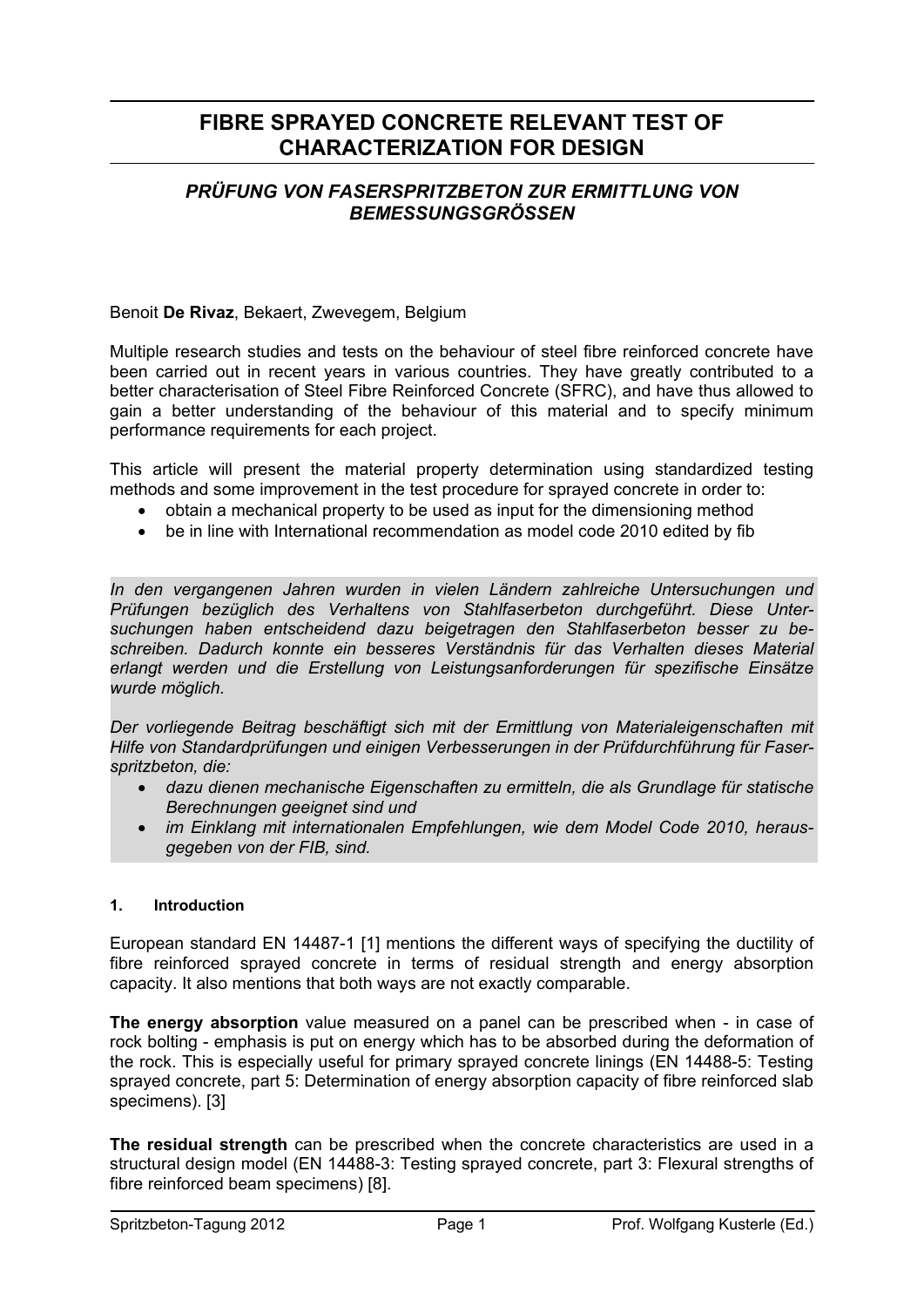The performance of steel fibre reinforced (SFRC) concrete can be tested in different ways. In this paper, two methods are described to evaluate the post-crack behaviour of SFRC.

### **2. EN14488-5 square panel test**

In order to check the structural behaviour of SFRS in a given construction a related test has been developed in France by the National Railway Company SNCF and Alpes Essais Laboratory.

This flexural – punching square slab test simulates very effectively the behaviour of a tunnel lining under rock pressure around an anchor bolt. This test procedure was part of the AFTES recommendation "Fibre reinforced sprayed concrete technology and practice", edited in 1994 [9].

This test slab is also published in the EFNARC Recommendations and is included in the European standard EN 14 487 for sprayed concrete since 2006.

A fibre reinforced slab specimen is in this test subjected to a load, under deflection control, through a rigid steel block positioned at the centre of the slab. The load-deflection curve is recorded and the test is continued until a deflection of at least 30 mm is achieved at the centre point of the slab. From this curve, a second curve is calculated, giving the absorbed energy as a function of the slab deflection.

The slab specimens need to be prepared according to the regulations of EN14488-1. A mould with inner dimensions 600 x 600 mm, and an inner height of 100 mm shall be positioned within 20° of the vertical (unless another orientation has been specified) and sprayed with the same equipment, operator, technique, layer thickness per pass and spraying distance as the actual work. Immediately after spraying the thickness of the concrete specimens shall be trimmed to a thickness of  $100<sub>0</sub>$ <sup>+5</sup> mm.

Norwegian practice is according to EN 14488-1 to spray a panel 1000 x 1000 and cut it to 600 x 600 before testing. Central European practice is to spray 600 x 600! If you read EN 14488-5 in combination with EN 14488-1 you should spray bigger one and cut the samples out of it.

In practise we should know, that we mainly directly spray in a panel 600  $\times$  600  $\times$  100 worldwide, which is the best and easier procedure .This should be modified in EN as it does not make sense any more to make a difference if we spray with and without robot.

The specimens need to be cured according to EN12390-2 [2]. They should be left in the moulds for at least 16 hours, but no longer than 3 days, protected against shock, vibration and dehydration at a temperature of  $20.5$ <sup>+5</sup>°C.

After removal from the mould, until immediately before testing, they should be cured in water at a temperature of 20.2<sup>+2</sup> °C, or in a chamber at 20.2<sup>+2</sup> °C and a relative humidity of minimum 95 %. Regular checks should be made to ensure that the surfaces of the specimens in the chamber are continuously wet.

Loss of moisture and deviations from the required temperature should be avoided at all stages of transport, by, for example, packing the hardened specimens in wet sand, wet sawdust or wet clothes, or transporting them in sealed plastic bags containing water.

According to EN14488-5, testing of these specimens shall normally be performed at 28 days on a machine that can test in a displacement controlled way, and has a minimum stiffness of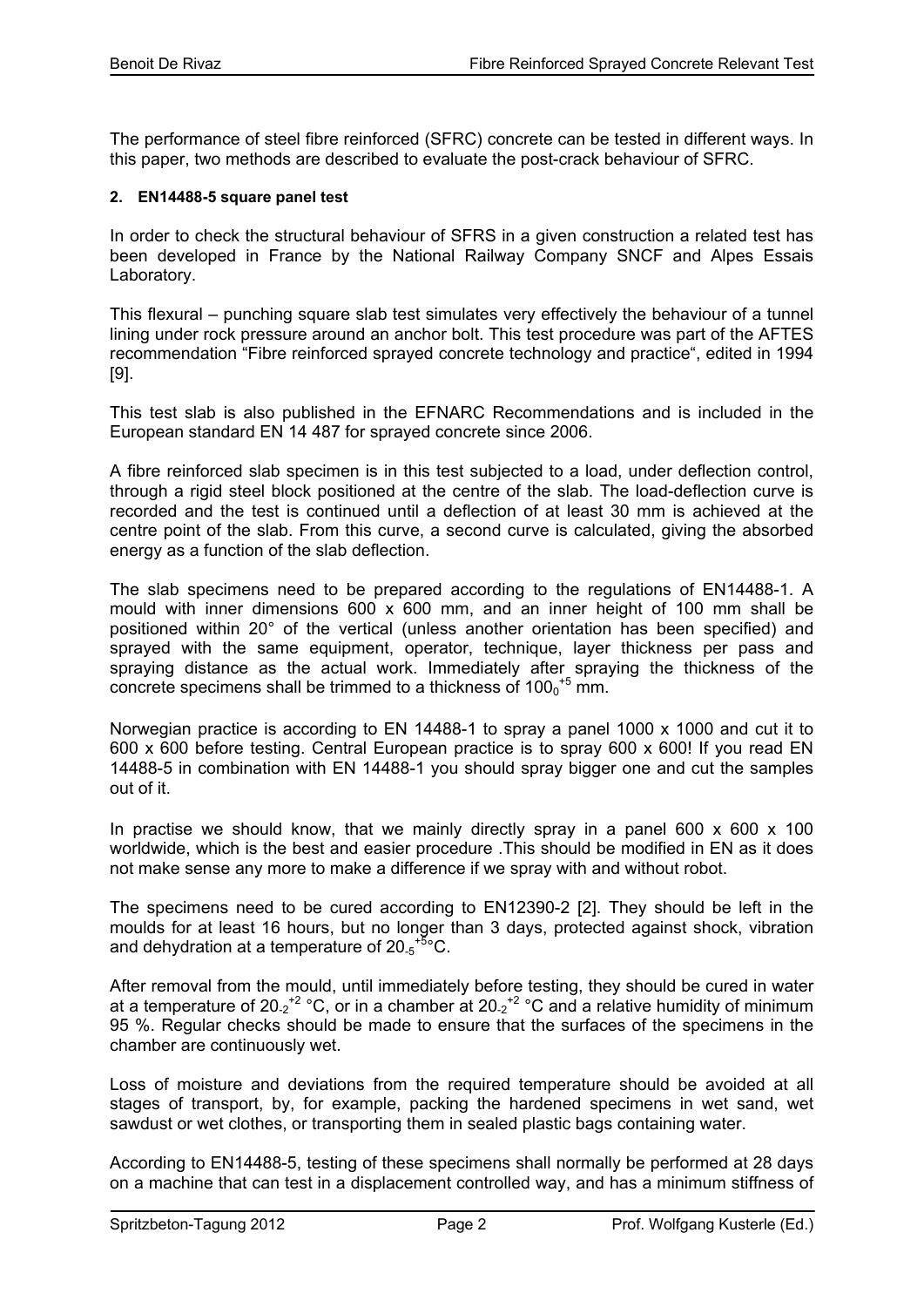at least 200 kN/mm (including frame, load cell, loading block and support frame). A calibrated electronic transducer with a resolution of at least 0.02 mm is required to measure the central slab deflection, as well as an electronic data logger or an XY-plotter to record the loaddeflection curve.

The support is a rigid square frame of 20.1<sup>+1</sup> mm thickness and with inner dimensions 500.<sub>2</sub><sup>+2</sup> x 500 $2^2$  mm. Two possible examples are shown in Figure 1 and Figure 2. The smooth moulded side of the concrete slab is placed centrally on this support. The load is thus applied on the sprayed face of the slab with a rigid steel square block with a surface of  $100<sub>-1</sub>^{+1}$  x 100 $_1$ <sup>+1</sup> mm, and a thickness of 20 $_1$ <sup>+1</sup> mm.



*Figure 1: Support often used, but don't comply with EN* 



*Figure 2: Support for EN14488-5 test* 

The test (see Figure 3) shall be displacement controlled, with a constant rate of  $1_{-0.1}$ <sup>+0.1</sup> mm/min at the centre of the slab. The load and deflection shall be continuously recorded with the data logger of the XY-plotter until a deflection of at least 30 mm is obtained.



*Figure 3 - EN14488-5 test*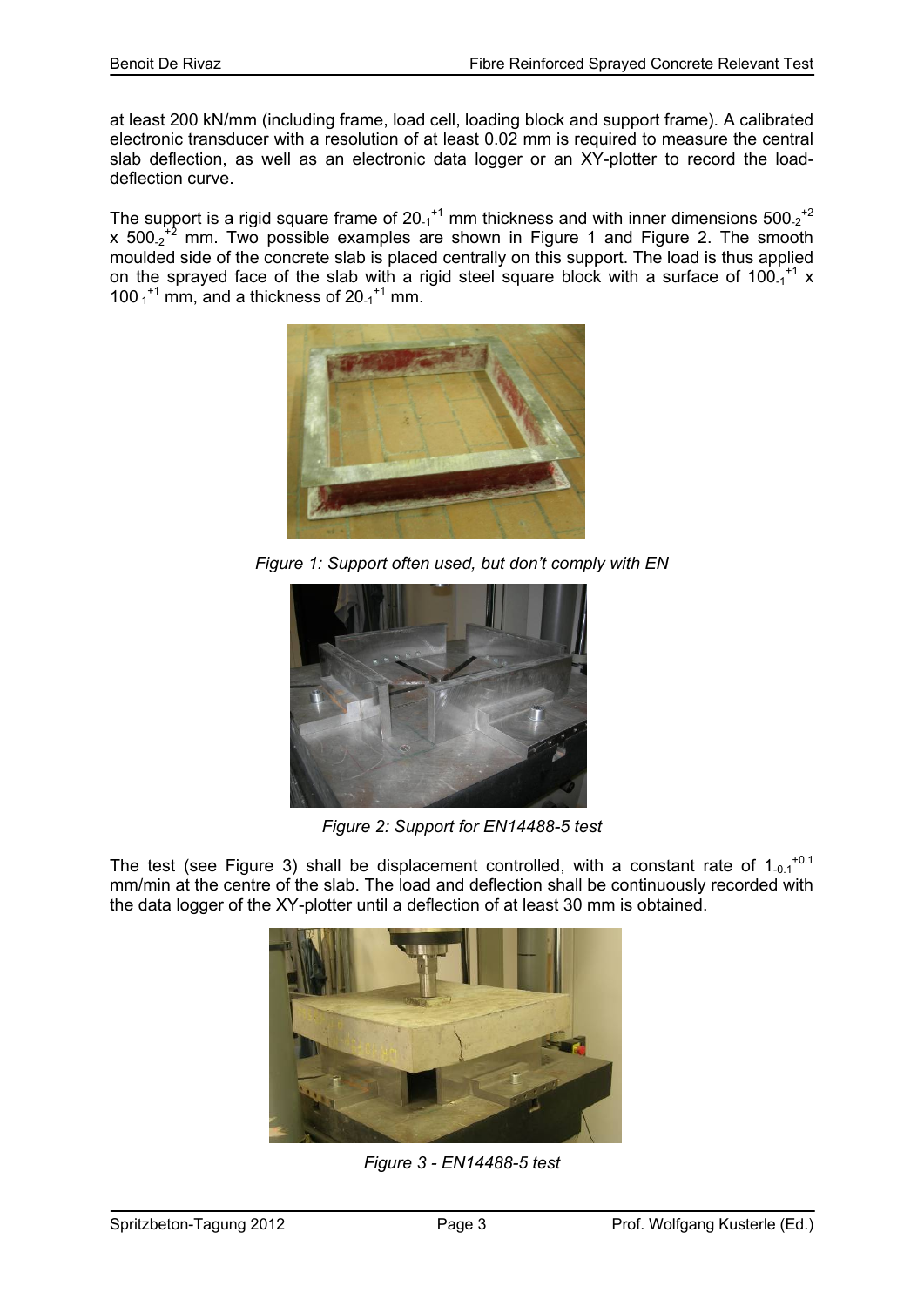The result that needs to be expressed is the energy absorption until a deflection of 25 mm is obtained, which can be calculated as the area under the load-deflection curve between 0 and 25 mm deflection (see Figure 4).



*Figure 4: EN14488-5 load-deflection graph* 

This procedure was established for steel fibre to compare the behaviour with steel mesh assuming a similar mode of failure.

The main performance criteria that can be applied for a reference concrete C30/37 are as follows (according to table 3, EN 14 487-1)

| <b>DUCTILITY CLASS</b> | ENERGY ABSORPTION IN JOULES FOR A<br>DEFORMATION OF 25 mm |
|------------------------|-----------------------------------------------------------|
|                        | 500                                                       |
|                        | 700                                                       |
|                        | 1000                                                      |

| Table 1: Ductility classes according to EN 14487-1 |  |  |  |  |
|----------------------------------------------------|--|--|--|--|
|----------------------------------------------------|--|--|--|--|

If we increase the compressive strength, the performance requirement in Joules should be higher (fig. 5) in order to keep the same level of ductility and always  $F_{max}$  >  $F_L$  (first crack).



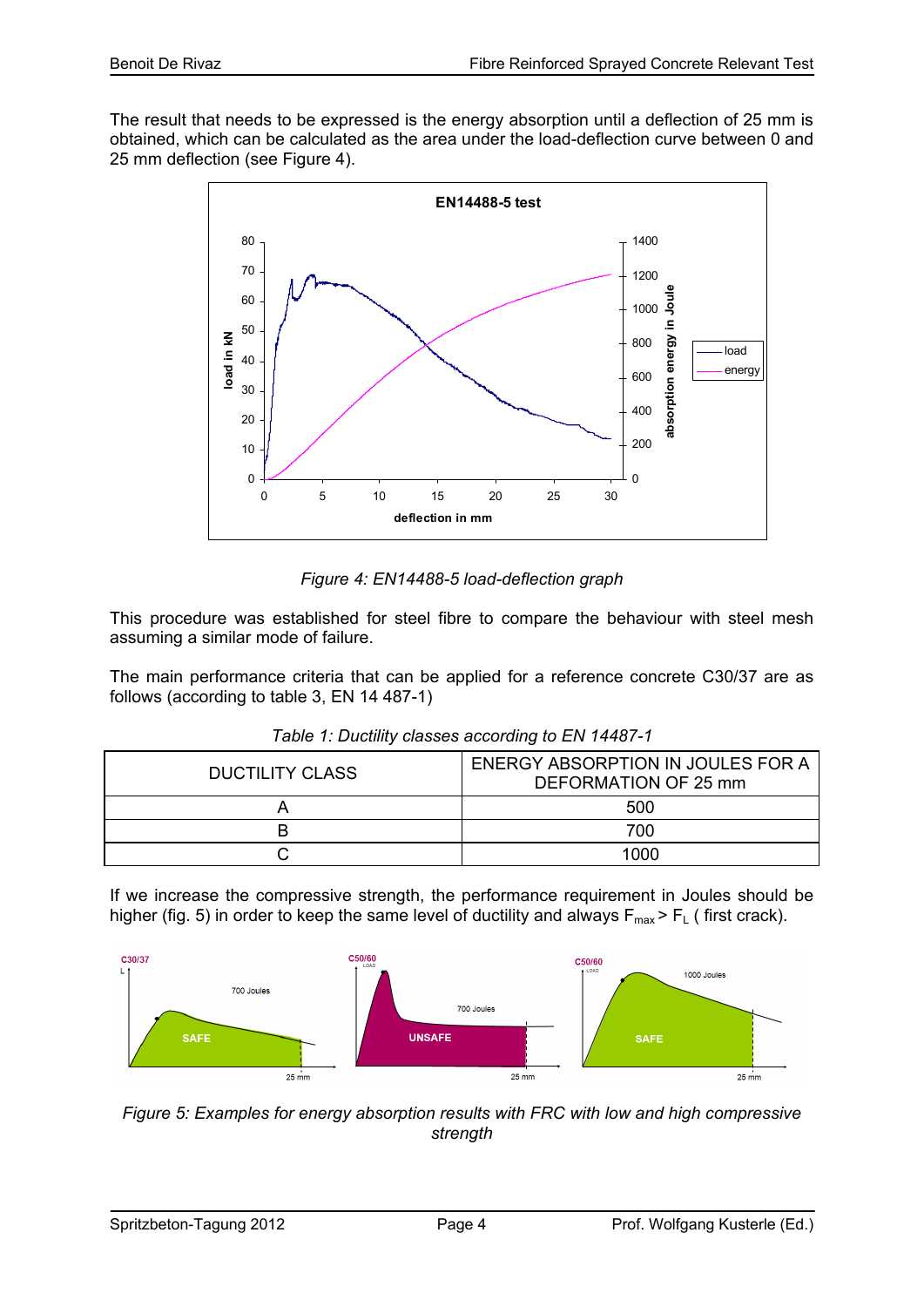# **3. EFNARC three point bending test on square panels with notch [10]**

### 3.1 Test method description

For the residual strength the test method proposed is a three point bending test on square panel with notch instead of the EN 14 488-3. This test combines the output of the EN14651 test (evaluate the tensile behaviour of SFRC) with the advantages of the EN14488-5 test (the same moulds can be used and due to the larger cracked section, the scatter is lower). Disadvantages are the weight of the specimens (EN14651 beams are more user friendly) and the attention that needs to be paid to finishing the sprayed surface in order to execute a perfect 3-point bending test. After all, the rollers need to be in contact with the concrete specimen over the whole length.

This test method is promoted by EFNARC for the following main reasons:

- The geometry and dimensions of the specimens, as well as the spray method adopted will ensure distribution of the fibres in the matrix, which is close as possible to that encountered in the real structure.
- The dimensions of the test specimen will be acceptable for handling within a laboratory (no excessive weights or dimensions).
- The test will be compatible, as far as the experimental means permit, with use in a large number of standard equipped laboratories (no unnecessary sophistication).
- The geometry will be the same as in the plate test for Energy Absorption
- The plate could be sprayed on the job site.
- No need to saw a prism from a panel which influences the result.
- The scatter will be lower than the current standardised beam test [10].
- The notch will provide a slower cracking process, thereby reducing the risk of a sudden fall.
- By analogy with EN 14651, this test defines the residual flexural strength ( $f_{r1}$ ,  $f_{r2}$ ,  $f_{r3}$ ,  $f_{r4}$ ) according to the updated international standard (Rilem MODEL CODE). The mechanical property obtained will serve as input for the dimensioning method. [6]

The slab specimens need to be prepared according to the regulations of EN14488-1. A mould with inner dimensions 600 x 600 mm, and an inner thickness of 100 mm shall be positioned within 20° of the vertical (unless another orientation has been specified) and sprayed with the same equipment, operator, technique, layer thickness per pass and spraying distance as the actual work. Immediately after spraying, the thickness of the concrete specimens shall be trimmed to a  $100<sub>0</sub>$ <sup>+5</sup> mm. It is very important to make sure that the spraying side of the specimen is perfectly flat; otherwise problems can be caused during testing.

This requirement is certainly the point to evaluate with more experience from job site and see the best practise to implement in the future.

We should use very good formwork and smooth the upper surface immediately after spraying. This is a key requirement in order to

- get a perfect three point bending test, as the rollers should be in contact over the whole line with the specimens
- ‐ avoid problems in the beginning of the test to stabilize and end up with a perfect linear curve in the elastic part of the test (due to the roller/specimen contact, which is not constant)
- avoid problems to control the test after the first crack

Supports are stiff in one direction and moving in another one.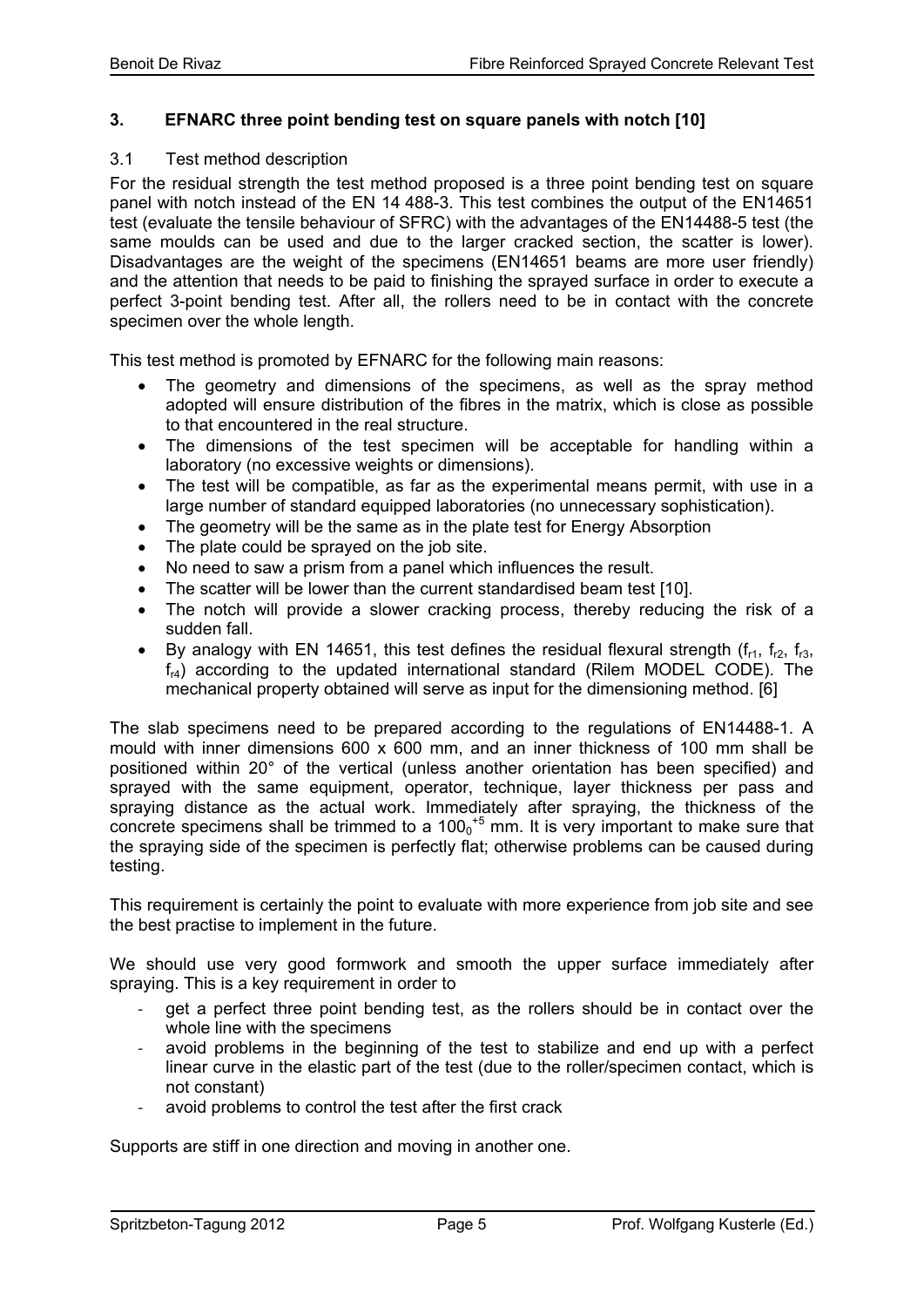The specimens need to be cured according to EN12390-2. They should be left in the moulds for at least 16 hours, but no longer than 3 days, protected against shock, vibration and dehydration at a temperature of  $20.5^{+5}$  °C. After removal from the mould, the specimens shall be sawn through the specimen width at mid-span (see Figure 6).

The width of the notch shall be 5 mm or less, and the distance of  $h_{sn}$ , mentioned here, shall be  $90_{-1}$ <sup>+1</sup> mm.

The test specimens shall be cured for a minimum of 3 days after sawing until minimum 3 hours before testing, in water at a temperature of  $20.2^{+2}$  °C, or in a chamber at  $20.2^{+2}$  °C and a relative humidity of minimum 95 %. Regular checks should be made to ensure that the surfaces of the specimens in the chamber are continuously wet.

Loss of moisture and deviations from the required temperature should be avoided at all stages of transport, by, for example, packing the hardened specimens in wet sand, wet sawdust or wet clothes, or transporting them in sealed plastic bags containing water. Normally, testing shall be performed at 28 days.

Testing of the specimens is done in a 3-point bending test, but can be performed in two ways. In the first method, the crack (or notch) mouth opening displacement (CMOD) is measured, and a displacement transducer is mounted along the longitudinal axis at the midwidth of the test specimen. The distance between the bottom of the specimen and the line of measurement shall be less than 5 mm.

A second possibility is to measure the deflection instead of the CMOD. In that case a displacement transducer shall be mounted on a rigid frame that is fixed to the test specimen at mid-height over the supports. One end of the frame should be fixed to the specimen with a sliding fixture, and the other end with a rotating fixture. A thin plate fixed at one end can be placed at mid-width across the notch mouth at the point of measurement (see Figure 6).

The tests are preferably deflection controlled. To control the test with a CMOD, knives need to be glued next to the notch. It is possible that they come loose during the test due to a bad interlayer between the knives and the concrete. It is easier to mechanically fix the deflection transducer to the concrete specimens. Fewer test specimens and test results will be lost in this way.



*Figure 6: 3-point bending test on square panels cast in situ test set-up*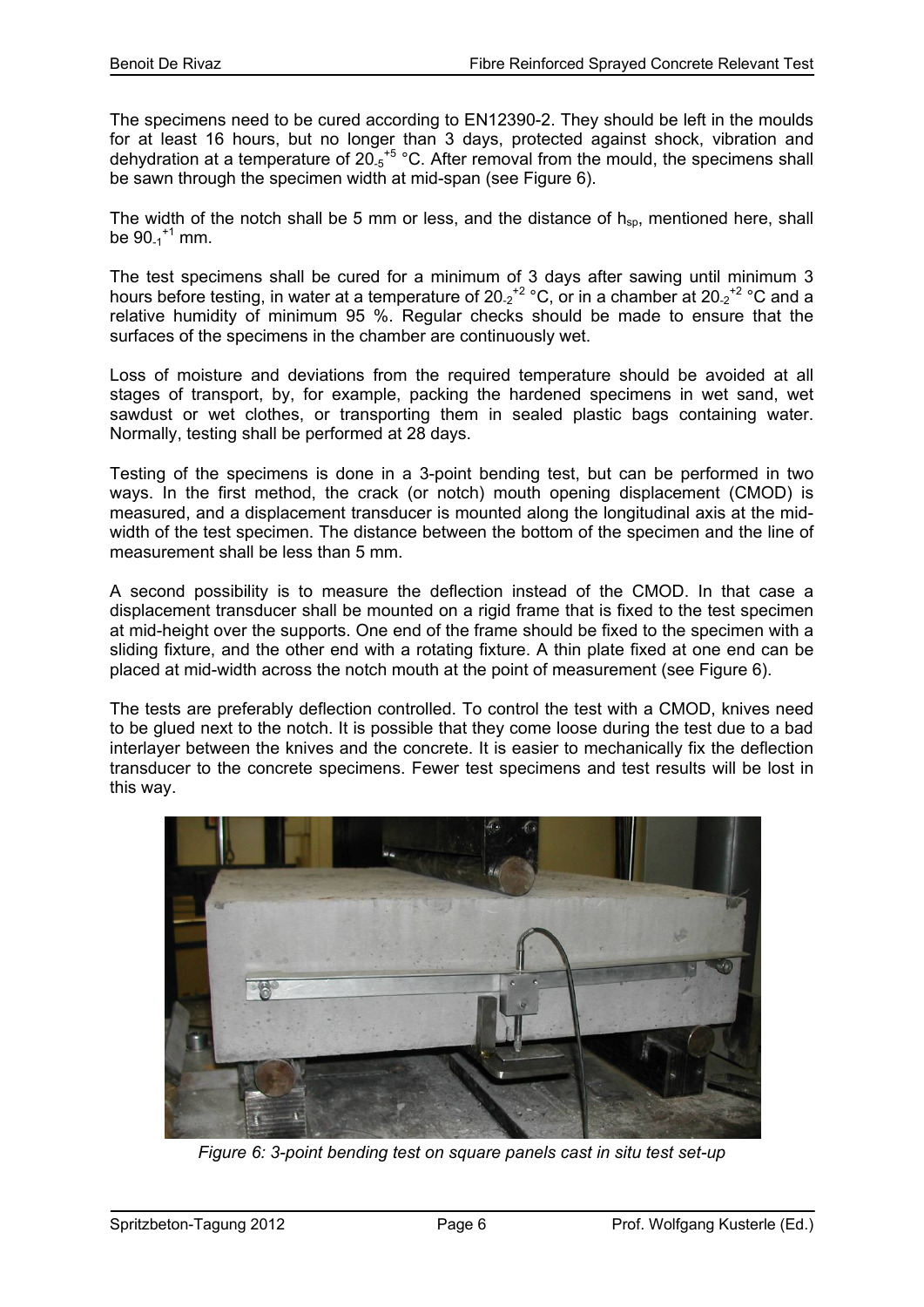The testing machine should be capable of operating in a controlled manner, producing a constant rate of displacement (CMOD or deflection), and have a sufficient stiffness to avoid unstable zones in the load-CMOD curve or the load-deflection curve. A total stiffness of the system of 200 kN/mm (including frame, load cell, loading device and supports) is advised.

All rollers should be made of steel and have a circular cross section with a diameter of  $30_{-1}$ <sup>+1</sup> mm. Two of the rollers, including the upper one, shall be capable of rotating freely around their axis and of being inclined in a plane perpendicular to the longitudinal axis of the test specimen. The distance between the centres of the supporting rollers shall be equal to  $500\,2^{+2}$  mm.

The load measuring device needs to have an accuracy op 0.1 kN and the linear displacement transducer an accuracy of 0.01 mm. The data recording system should be able to record load and displacement at a rate not less than 5 Hz.

In the case of a testing machine controlling the rate of increase of CMOD, the machine shall operate from the start of the test with a CMOD-increase of 0.05 mm/min and data logging at minimum 5 Hz. When CMOD = 0.19 mm, the machine shall operate at a CMOD-increase of 0.18 mm/min and a minimum data logging of 1 Hz. The test shall not be terminated before a CMOD value of 3.5 mm is obtained.

In case of controlling the increase of deflection, the machine shall start the test with a deflection increase of 0.06 mm/min with a data logging of minimum 5 Hz. When the deflection reaches 0.26 mm, the deflection increase shall be changed to 0.25 mm/min until a final deflection of 4.5 mm, and a data logging of minimum 1 Hz.

If the crack starts outside the notch, the test result should be rejected.

The test results which need to be expressed are the limit of proportionality (LOP) and the residual flexural strength (see Figure 7).

The limit of proportionality  $f_{ct,L}$ <sup>f</sup> is calculated as:

$$
f_{ct,L}^f = \frac{3}{2} \cdot F_L \cdot \frac{l}{bh^2} \tag{3}
$$

where  $F_L$  is the maximum load between CMOD 0 and 0.05 mm or deflection 0 and 0.08 mm. The residual flexural strength  $f_{Rx}$  needs to be evaluated at four different displacements.

$$
f_{R,i} = \frac{3}{2} \cdot F_{R,i} \cdot \frac{l}{bh^2} \tag{4}
$$

where  $F_{\text{R}i}$  is the residual load according to EN 14 651 at:

- $i = 1$ : CMOD = 0.46 mm or deflection 0.63 mm
- $i = 2$ : CMOD = 1.38 mm or deflection 1.89 mm
- $i = 3$ : CMOD = 2.30 mm or deflection 3.16 mm
- $i = 4$ : CMOD = 3.22 mm or deflection 4.42 mm

 $l =$  the span between the supports (nominal distance 500 mm)

b = the width of the concrete sample (nominal value 150 mm)

h = the residual height of the concrete sample (nominal value 125 mm)

NB : these value are corresponding to the beam EN 14 651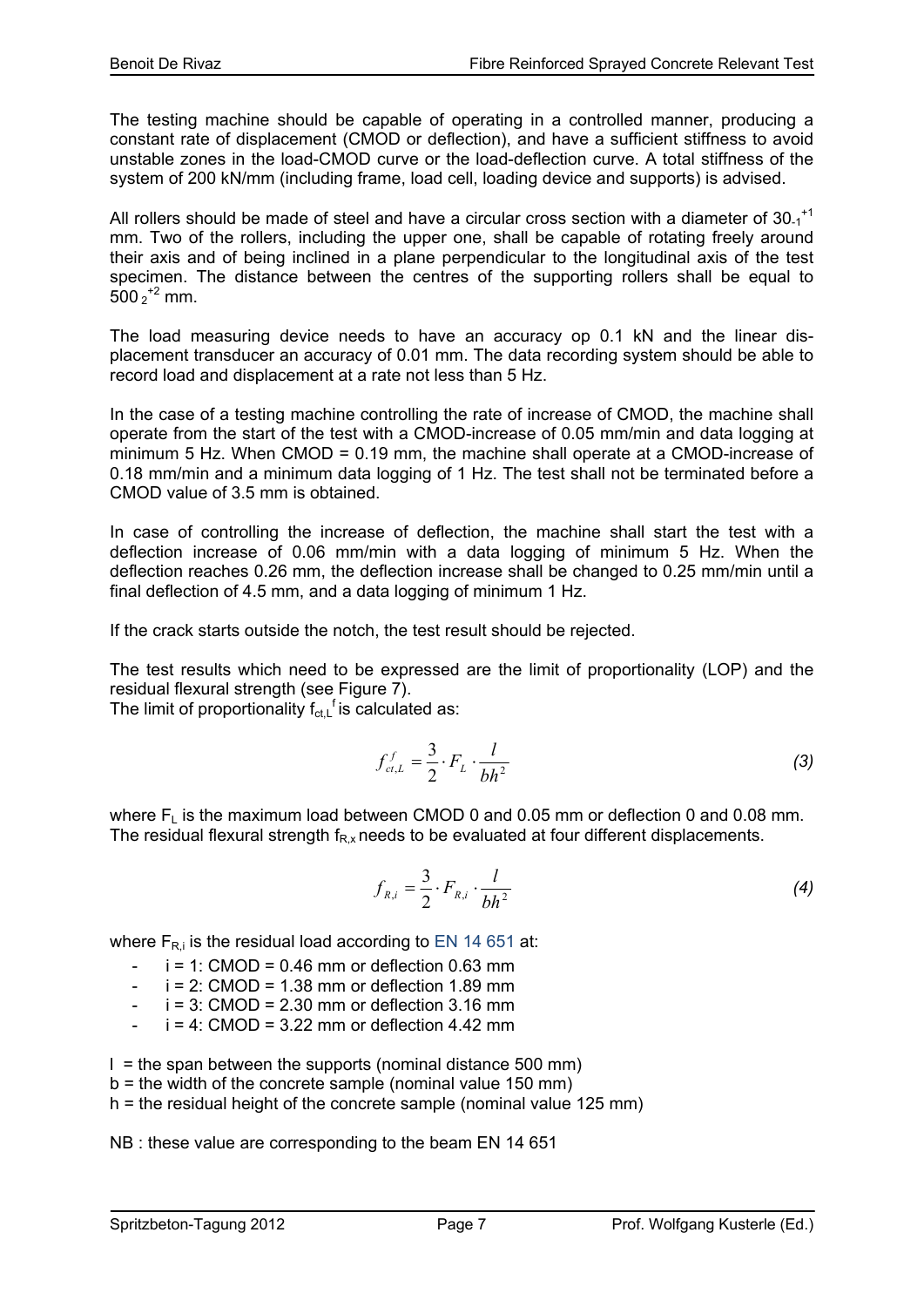**3-point bending test on square panels**



*Figure 7 - Load-displacement curve of a 3-point bending test on square panels* 

The dimensions of the plates in a 3-point bending test on square panels are different than the dimensions of the beams in the EN14651 test. Because of this, the relation between the CMOD and the deflection is different as well.

Three definitions need to be taken into account (see also Figure 8):

- CMOD: crack mouth opening displacement: linear displacement measured at the bottom of the notch of the beam
- Deflection: linear displacement, measured by a transducer, between the bottom of the notch and the horizontal line which connects the points located in the middle of the beam, above the supports.
- CO: Crack opening: linear displacement measured at the top of the notch of the beam



*Figure 8: Definition of crack opening, CMOD and deflection*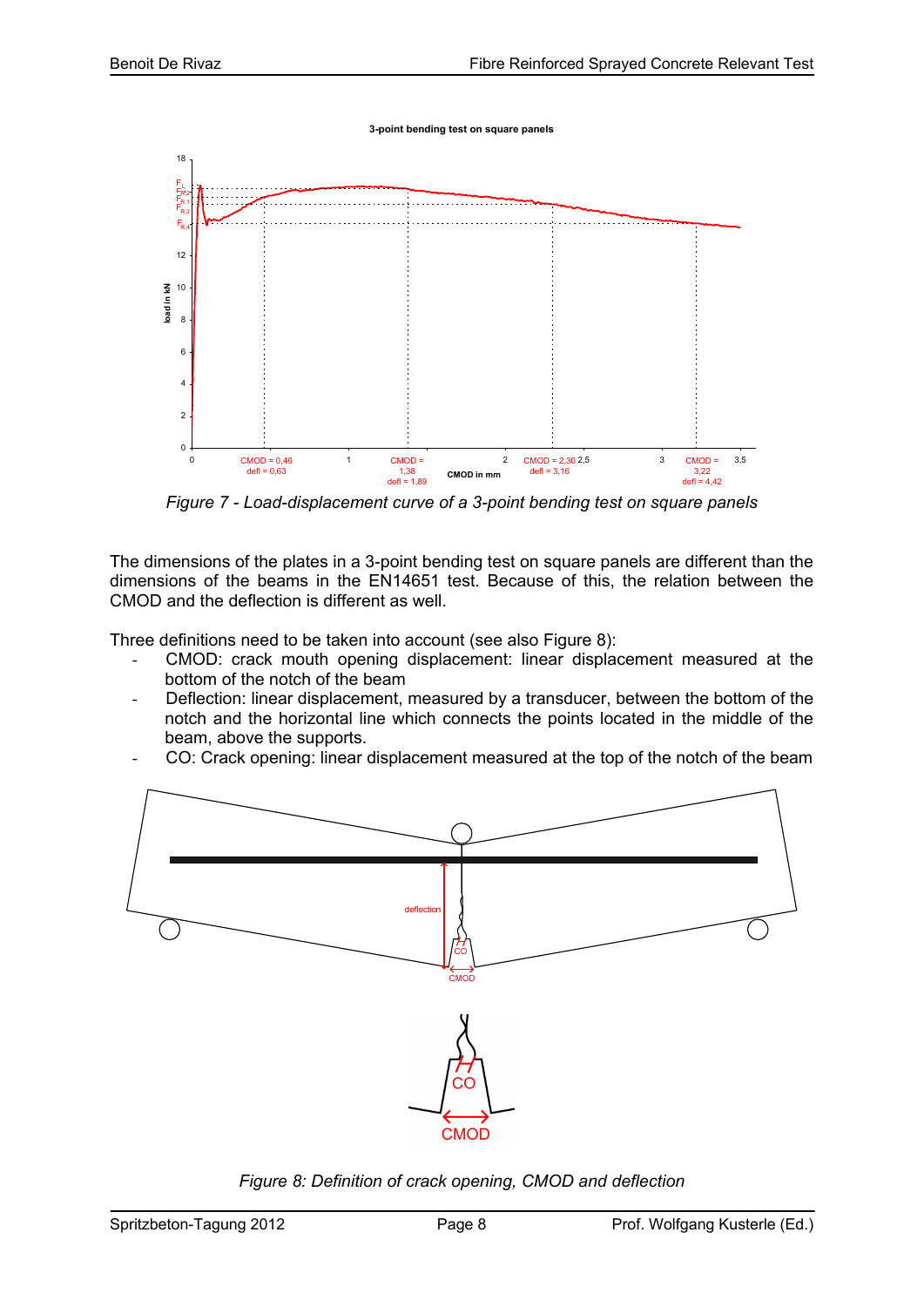The purpose is to evaluate the 3-point bending test on square panels at the same crack opening as the EN14651 beam test. The next formulas approach the geometrical correlation between CMOD, deflection and crack opening:

$$
crack opening = \frac{4 \cdot deflection \cdot (0,9 \cdot h)}{span}
$$

$$
CMOD = \frac{4 \cdot deflection \cdot (0,9 \cdot h + notch depth)}{span}
$$

*Where:* 

- span is the distance between the supports (nominal value 500 mm)
- $h =$  the residual thickness of the concrete specimen (nominal 125 mm for the EN14651 beams and 90 mm for the square panels)
- notch depth is the depth of the saw cut (nominal 25 mm for the EN14651 beams and 10 mm for the square panels)

The above-mentioned formulas can be used to calculate the CMOD and deflection to evaluate the residual flexural strength in the 3-point bending test on square panels, as well as the testing speed and the test stop value.

The CMOD for changeover of the speed is 0.1 mm in the EN14651 test. The value of this point has been chosen as a function of the limit of proportionality. At 0.1 mm the CMOD will always exceed the deflection at the limit of proportionality.

Since the dimensions during the 3-point bending test on square panels are different, this point needs to be different as well. In this 3-point bending test on square panels, the load is

500  $150.125^2$ 500 600.90²  $= 2.1$  times higher than in a EN14651-test with the same  $f<sub>L</sub>$ -value.

Therefore changeover of the speeds shall occur at a CMOD of 0.21 mm.

|                                                                 | Residual crack strength              | CMOD (in mm) | Deflection (in mm) |
|-----------------------------------------------------------------|--------------------------------------|--------------|--------------------|
| EN <sub>14651</sub> beam test                                   | $\mathsf{t}_{\mathsf{R},\mathsf{1}}$ | 0.5          | 0.454              |
|                                                                 | $\mathsf{t}_{\mathsf{R},2}$          | 1.5          | 1.364              |
|                                                                 | $\mathsf{f}_{\mathsf{R},3}$          | 2.5          | 2.273              |
|                                                                 | $\mathsf{f}_{\mathsf{R},4}$          | 3.5          | 3.182              |
| 3 point bending test on<br>square panels with notch<br>of 10 mm | $\mathsf{t}_{\mathsf{R},\mathsf{1}}$ | 0.5          | 0.631              |
|                                                                 | $\mathsf{f}_{\mathsf{R},2}$          | 1.5          | 1.894              |
|                                                                 | $\textsf{t}_{\mathsf{R},3}$          | 2.5          | 3.156              |
|                                                                 | $\mathsf{f}_{\mathsf{R},\mathsf{4}}$ | 3.5          | 4.420              |

*Table 2: Correlation table between CMOD and deflection* 

NOTE: The relation between crack opening, CMOD and deflection may be approximated by:

$$
crack opening = \frac{4 \cdot \delta \cdot (0.9 \cdot h)}{span} \qquad CMOD = \frac{4 \cdot \delta \cdot (0.9 \cdot h + \text{notch depth})}{span} \quad \text{where}
$$

 $δ$  is the deflection, in millimetres;<br>CMOD is the CMOD value, in millimetr *is the CMOD* value, in millimetres, measured at the bottom of the notch

*h* is the unnotched height of the specimen in millimetres

To evaluate the residual strength at the same crack openings as in EN14651, the loads need to be recorded at the CMODs or deflections which are mentioned in table 2.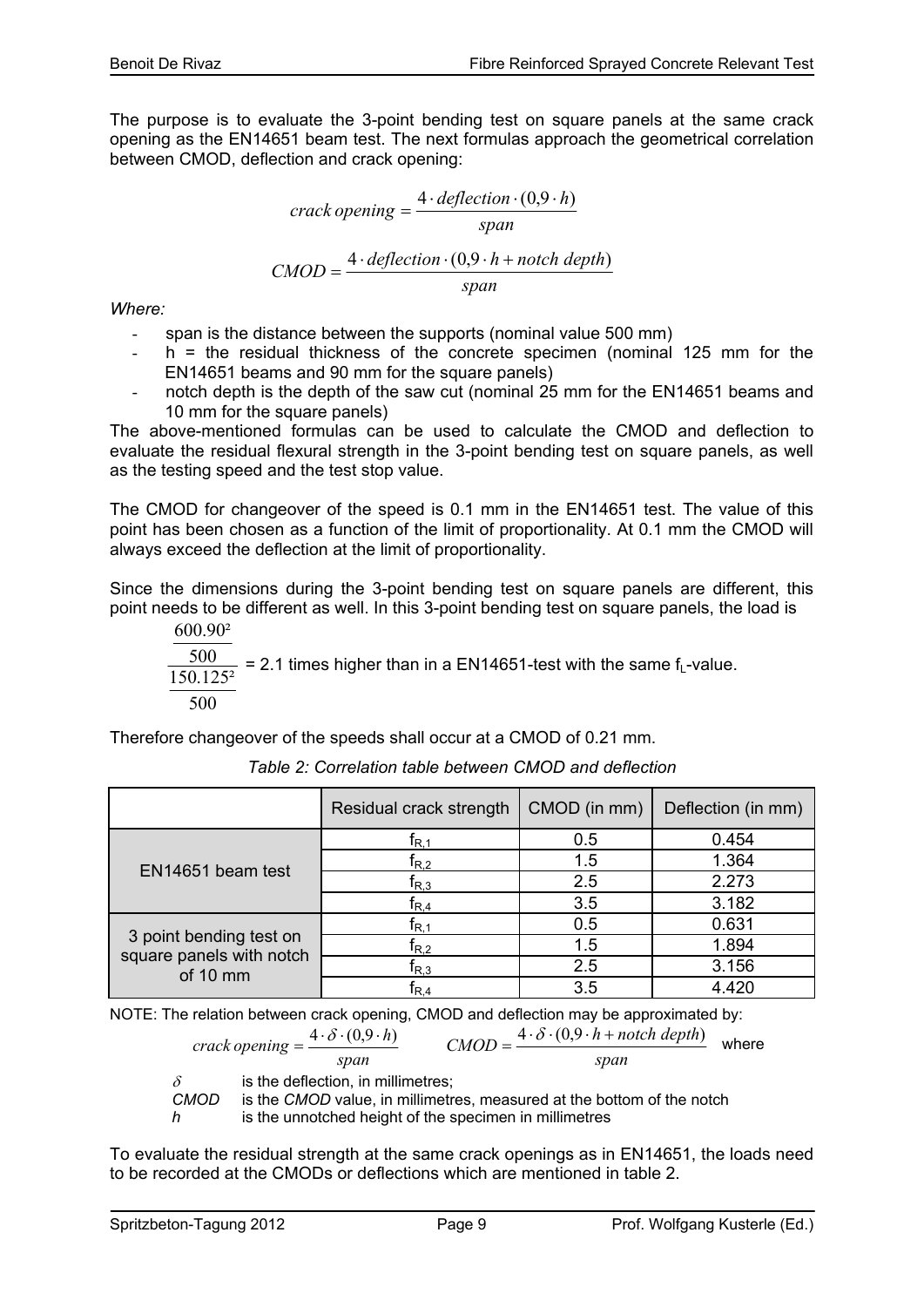# 3.2 Test result and minimum performance requirement

The results of this test program conducted at Dalian University of Technology [7] are as follows (Figures 9 to 11).

The grade of the plain concrete was designed to be C30/37 on cast concrete. The dosages of steel fibres were 20 kg/m<sup>3</sup> (SF20) to 30 kg/m<sup>3</sup> (SF30) and 40 kg/m<sup>3</sup> (SF 40), and the macro-synthetic fibre content was 6 kg/m<sup>3</sup> (PP6).



*Figure 9: Comparison of Load-Deflection curves of FRC panels with different fibres. Each plot represents the mean result for each set of nine panels.[7]* 



*Figure 10: Comparison of flexural strength in the FRC compared to CMOD.[7]* 



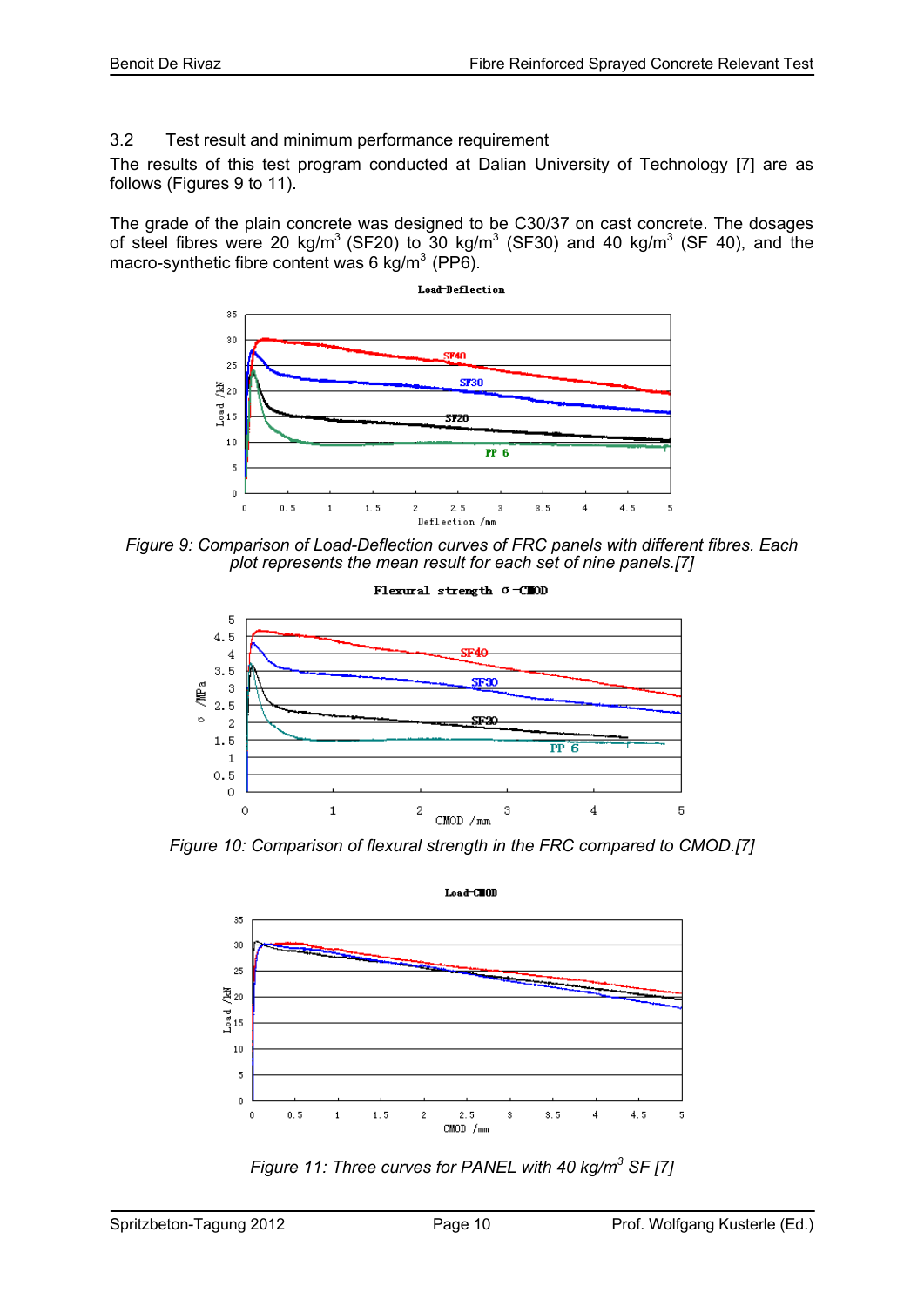The flexural strength was improved with the addition of fibres. Compared with the SF20 mix, the flexural strengths of the SF30 and SF40 mixes increased by 18.1 % and 28.2 %, respectively. A SFRC panel with greater fibre content indicates a higher load carrying capacity after the incidence of first cracking. The addition of fibres also helps the panels to maintain a better residual load carrying ability.

The flexural strength of the PP6 mix was similar to that of SF20, but after first cracking the load bearing capacity of the PP6 mix dropped by about 60 %. This means that the PP fibres have a lower influence on the residual strength than steel fibres. The addition of fibres can increase the energy-absorption capability of concrete panels and this benefit increases with an increase in the fibre content. The improvement in energy-absorption provided by the steel fibres is stronger than that of the macro-synthetic fibres in this trial.

The figure 11 is showing the law scatter with EFNARC three point bending test on square panel with notch with variation lower than 15 %. More investigation will be required to establish coefficient of variation but we have already noticed a positive effect on scatter of results if EN-beams are compared with panels, tested as EN-wide beams.

The first draft of the New Model code, 2010, criterion is defined by  $f_{R1k}/f_{lk}$  where  $f_{R1k}$  is the characteristic residual strength at CMOD equal to 1.0 mm and  $f_{ik}$  is the characteristic flexural strength at first crack. The draft of the code states that fibre reinforcement can substitute (also partially) conventional reinforcement at ultimate limit state if  $f_{r1k}/f_{1k} > 0.4$ . If we refer to the curve on the three point bending test, we can conclude that macro synthetic fibres often do not conform to the above standards of practice and cannot be used in concrete.

# **4. Conclusions**

All standards and methods of characterisation are available to specify and check the minimum performance of the sprayed concrete reinforced with steel fibre in account Energy absorption, residual strength and creep requirement for each project.

Energy Absorption (EN14488-5) + Residual strength (EFNARC three point bending test on square panels with notch) obtained from a sprayed panel ( $600 \times 600 \times 100$  mm) will be easier, faster and cheaper to implement on the job site and provide a better quality control and material properties knowledge.

The choice of type of fibres and their dosing are determined by the project's performance requirements during the prequalification test and the proper understanding of the material properties.

# **5. References**

[1] EN 14488-1:

Testing Sprayed Concrete – Sampling fresh and hardened concrete. 17 April 2005.

[2] EN 12390-2:

Testing hardened concrete – Part 2: Making and curing specimens for strength test. February 2000.

[3] EN 14488-5:

Testing sprayed concrete – Part 5: Determination of energy absorption capacity of fibre reinforced slab specimens. February 2006.

[4] EN 12390-1:

Testing hardened concrete – Part 1: Shape, dimensions and other requirements for specimens and moulds. February 2000.